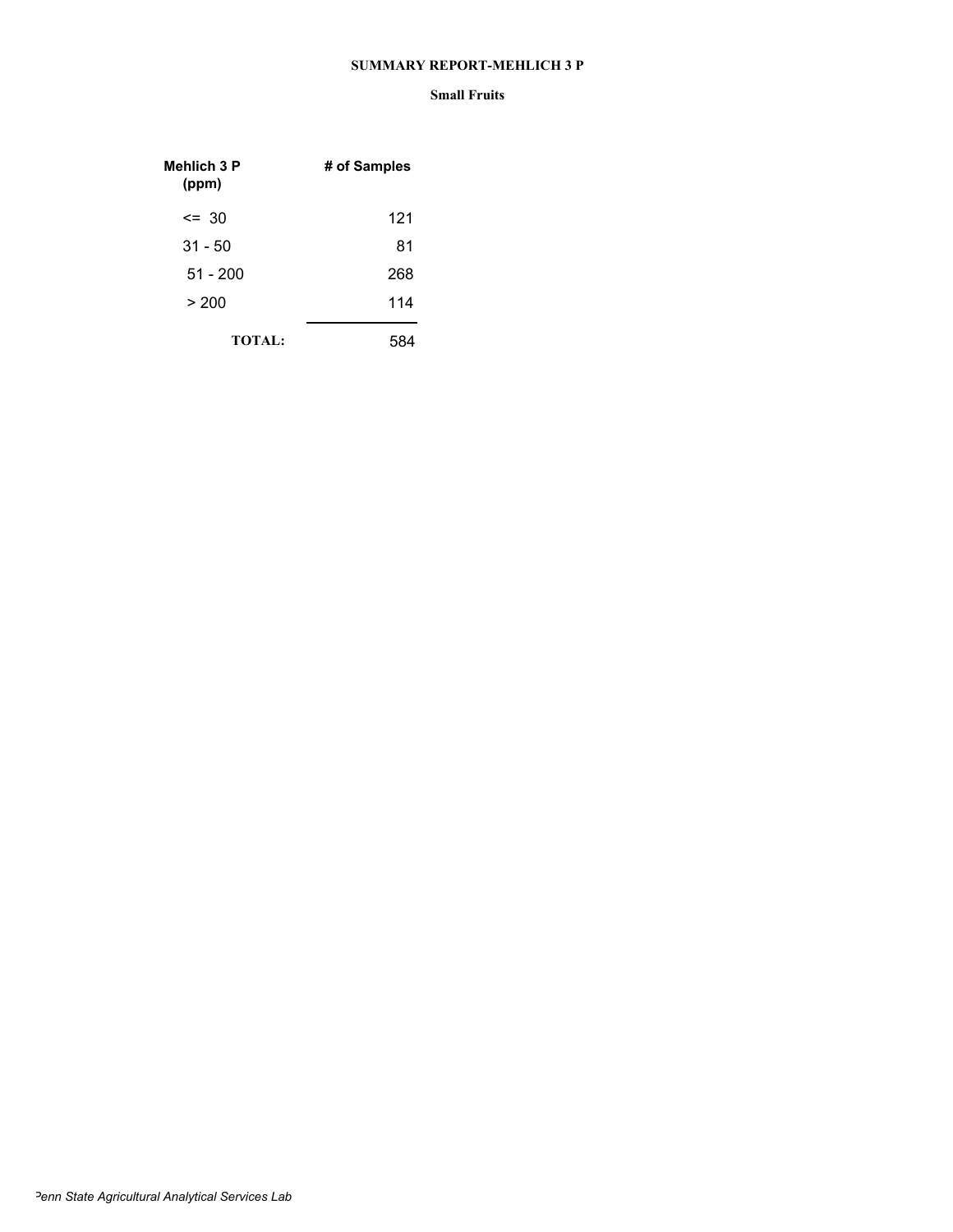| County           | <b>Total Samples</b>    |                         | Mehlich 3 P<br>(ppm) | # of Samples              |
|------------------|-------------------------|-------------------------|----------------------|---------------------------|
| <b>ADAMS</b>     | 8                       |                         |                      |                           |
|                  |                         | $\mathbf{1}$            | $= 30$               | $\mathbf{2}$              |
|                  |                         | 3                       | $51 - 200$           | 6                         |
| <b>ALLEGHENY</b> | 21                      |                         |                      |                           |
|                  |                         | 1                       | $= 30$               | $\sqrt{2}$                |
|                  |                         | $\overline{2}$          | $31 - 50$            | $\overline{\mathbf{4}}$   |
|                  |                         | 3                       | $51 - 200$           | 13                        |
|                  |                         | 4                       | > 200                | $\sqrt{2}$                |
| <b>ARMSTRONG</b> | $\mathbf 3$             |                         |                      |                           |
|                  |                         | $\overline{2}$          | $31 - 50$            | $\mathbf{1}$              |
|                  |                         | 3                       | $51 - 200$           | $\mathbf{2}$              |
| <b>BEAVER</b>    | $\mathbf 2$             |                         |                      |                           |
|                  |                         | 1                       | $= 30$               | $\mathbf{1}$              |
|                  |                         | 3                       | $51 - 200$           | $\mathbf 1$               |
| <b>BEDFORD</b>   | $\overline{\mathbf{4}}$ |                         |                      |                           |
|                  |                         | 3                       | $51 - 200$           | $\ensuremath{\mathsf{3}}$ |
|                  |                         | $\overline{\mathbf{4}}$ | > 200                | $\mathbf 1$               |
| <b>BERKS</b>     | 19                      |                         |                      |                           |
|                  |                         | $\mathbf{1}$            | $\leq$ 30            | $\mathbf{2}$              |
|                  |                         | $\overline{2}$          | $31 - 50$            | $\overline{\mathbf{4}}$   |
|                  |                         | 3                       | $51 - 200$           | 8                         |
|                  |                         | 4                       | > 200                | $\sqrt{5}$                |
| <b>BLAIR</b>     | $\boldsymbol{9}$        |                         |                      |                           |
|                  |                         | $\overline{2}$          | $31 - 50$            | $\overline{\mathbf{4}}$   |
|                  |                         | 3                       | $51 - 200$           | $\overline{\mathbf{4}}$   |
|                  |                         | 4                       | > 200                | $\mathbf{1}$              |
| <b>BRADFORD</b>  | $\overline{7}$          |                         |                      |                           |
|                  |                         | $\overline{2}$          | $31 - 50$            | $\mathbf{1}$              |
|                  |                         | 3                       | $51 - 200$           | $\ensuremath{\mathsf{3}}$ |
|                  |                         | 4                       | > 200                | $\mathfrak{S}$            |
| <b>BUCKS</b>     | $\overline{7}$          |                         |                      |                           |
|                  |                         | $\overline{2}$          | $31 - 50$            | $\mathbf{1}$              |
|                  |                         | 3                       | $51 - 200$           | $\ensuremath{\mathsf{3}}$ |
|                  |                         | 4                       | > 200                | $\mathsf 3$               |
| <b>BUTLER</b>    | $\overline{7}$          |                         |                      |                           |
|                  |                         | 1                       | $= 30$               | $\mathbf{1}$              |
|                  |                         | 3                       | $51 - 200$           | 4                         |
|                  |                         | 4                       | > 200                | $\overline{c}$            |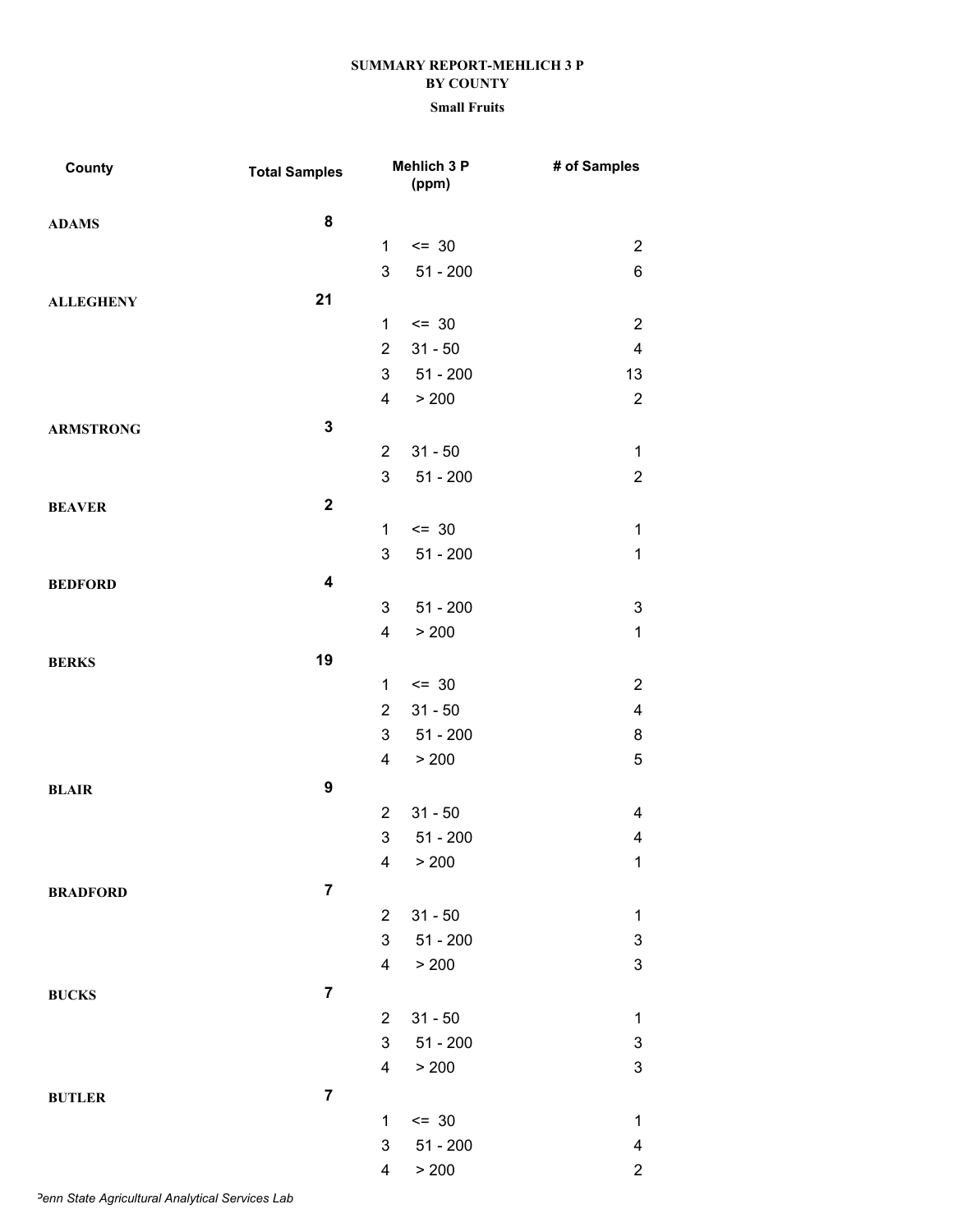| County            | <b>Total Samples</b>    |                         | Mehlich 3 P<br>(ppm) | # of Samples              |
|-------------------|-------------------------|-------------------------|----------------------|---------------------------|
| <b>CAMBRIA</b>    | $\overline{7}$          |                         |                      |                           |
|                   |                         | 1                       | $= 30$               | $\overline{2}$            |
|                   |                         | $\overline{2}$          | $31 - 50$            | $\boldsymbol{2}$          |
|                   |                         | 3                       | $51 - 200$           | $\overline{\mathbf{c}}$   |
|                   |                         | 4                       | > 200                | $\mathbf{1}$              |
| <b>CARBON</b>     | $\mathbf{2}$            |                         |                      |                           |
|                   |                         | 3                       | $51 - 200$           | $\mathbf{1}$              |
|                   |                         | $\overline{\mathbf{4}}$ | > 200                | $\mathbf{1}$              |
| <b>CENTRE</b>     | 50                      |                         |                      |                           |
|                   |                         | $\mathbf 1$             | $= 30$               | 16                        |
|                   |                         | $\overline{2}$          | $31 - 50$            | 17                        |
|                   |                         | 3                       | $51 - 200$           | 14                        |
|                   |                         | 4                       | > 200                | $\mathsf 3$               |
| <b>CHESTER</b>    | 19                      |                         |                      |                           |
|                   |                         | $\mathbf{1}$            | $= 30$               | 6                         |
|                   |                         | $\overline{2}$          | $31 - 50$            | $\ensuremath{\mathsf{3}}$ |
|                   |                         | 3                       | $51 - 200$           | 8                         |
|                   |                         | 4                       | > 200                | $\mathbf 2$               |
| <b>CLARION</b>    | $\overline{7}$          |                         |                      |                           |
|                   |                         | 3                       | $51 - 200$           | $\,$ 5 $\,$               |
|                   |                         | 4                       | > 200                | $\mathbf 2$               |
| <b>CLEARFIELD</b> | 8                       |                         |                      |                           |
|                   |                         | $\mathbf 1$             | $= 30$               | $\sqrt{5}$                |
|                   |                         | $\overline{2}$          | $31 - 50$            | $\mathbf 1$               |
|                   |                         | 3                       | $51 - 200$           | $\mathbf 1$               |
|                   |                         | 4                       | > 200                | $\mathbf{1}$              |
| <b>CLINTON</b>    | 5                       |                         |                      |                           |
|                   |                         | 1                       | $= 30$               | $\boldsymbol{2}$          |
|                   |                         | $\overline{2}$          | $31 - 50$            | $\mathbf 2$               |
|                   |                         | 3                       | $51 - 200$           | $\mathbf 1$               |
| <b>COLUMBIA</b>   | $\overline{\mathbf{4}}$ |                         |                      |                           |
|                   |                         | $\overline{2}$          | $31 - 50$            | $\mathbf 1$               |
|                   |                         | 3                       | $51 - 200$           | $\ensuremath{\mathsf{3}}$ |
| <b>CRAWFORD</b>   | ${\bf 8}$               |                         |                      |                           |
|                   |                         | $\mathbf{1}$            | $= 30$               | 4                         |
|                   |                         | $\overline{2}$          | $31 - 50$            | $\mathbf 1$               |
|                   |                         | 3                       | $51 - 200$           | $\mathbf 1$               |
|                   |                         | 4                       | > 200                | $\overline{c}$            |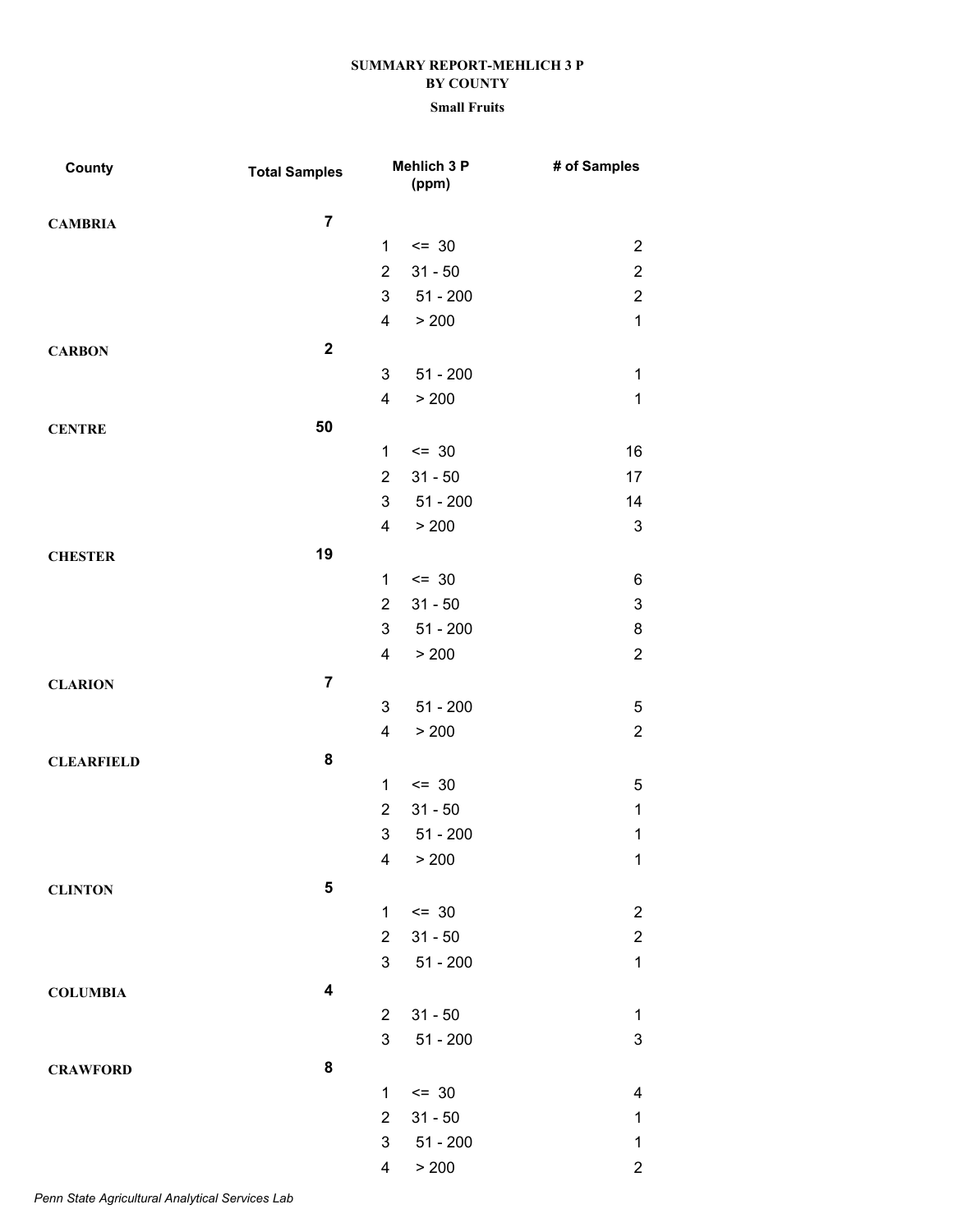### **Small Fruits**

| County            | <b>Total Samples</b> |                 | Mehlich 3 P<br>(ppm) | # of Samples              |
|-------------------|----------------------|-----------------|----------------------|---------------------------|
| <b>CUMBERLAND</b> | 19                   |                 |                      |                           |
|                   |                      | 1               | $= 30$               | $\overline{\mathbf{4}}$   |
|                   |                      | $\overline{2}$  | $31 - 50$            | $\overline{\mathbf{4}}$   |
|                   |                      | $3\overline{3}$ | $51 - 200$           | $\overline{7}$            |
|                   |                      | 4               | > 200                | $\overline{\mathbf{4}}$   |
| <b>DAUPHIN</b>    | 18                   |                 |                      |                           |
|                   |                      | 1               | $= 30$               | $\mathbf{1}$              |
|                   |                      | $\overline{2}$  | $31 - 50$            | $\sqrt{2}$                |
|                   |                      | 3               | $51 - 200$           | 13                        |
|                   |                      | 4               | > 200                | $\overline{2}$            |
| <b>DELAWARE</b>   | $\mathbf 3$          |                 |                      |                           |
|                   |                      | $\mathbf{1}$    | $\leq$ 30            | $\mathbf 1$               |
|                   |                      | 3               | $51 - 200$           | $\mathbf{1}$              |
|                   |                      | 4               | > 200                | $\mathbf 1$               |
| <b>ELK</b>        | $\mathbf 3$          |                 |                      |                           |
|                   |                      | $\mathbf 1$     | $\leq$ 30            | $\mathbf 2$               |
|                   |                      | 3               | $51 - 200$           | $\mathbf 1$               |
| <b>ERIE</b>       | 13                   |                 |                      |                           |
|                   |                      | 1               | $= 30$               | $\sqrt{2}$                |
|                   |                      | $\overline{2}$  | $31 - 50$            | $\overline{\mathbf{4}}$   |
|                   |                      | 3               | $51 - 200$           | $\,6$                     |
|                   |                      | 4               | > 200                | $\mathbf 1$               |
| <b>FAYETTE</b>    | 6                    |                 |                      |                           |
|                   |                      | $\mathbf{1}$    | $\leq$ 30            | $\sqrt{2}$                |
|                   |                      | 3               | $51 - 200$           | $\mathbf 2$               |
|                   |                      | 4               | > 200                | $\overline{2}$            |
| <b>FOREST</b>     | $\mathbf 3$          |                 |                      |                           |
|                   |                      | 1               | $\leq$ 30            | $\mathbf 1$               |
|                   |                      | 3               | $51 - 200$           | $\mathbf 2$               |
| <b>FRANKLIN</b>   | 9                    |                 |                      |                           |
|                   |                      | 1               | $= 30$               | $\mathbf 1$               |
|                   |                      | $\overline{2}$  | $31 - 50$            | $\mathbf 1$               |
|                   |                      | 3               | $51 - 200$           | $\overline{7}$            |
| <b>FULTON</b>     | 1                    |                 |                      |                           |
|                   |                      | 1               | $= 30$               | $\mathbf 1$               |
| <b>HUNTINGDON</b> | 19                   |                 |                      |                           |
|                   |                      | 3               | $51 - 200$           | $\ensuremath{\mathsf{3}}$ |
|                   |                      | 4               | > 200                | 16                        |

*Penn State Agricultural Analytical Services Lab*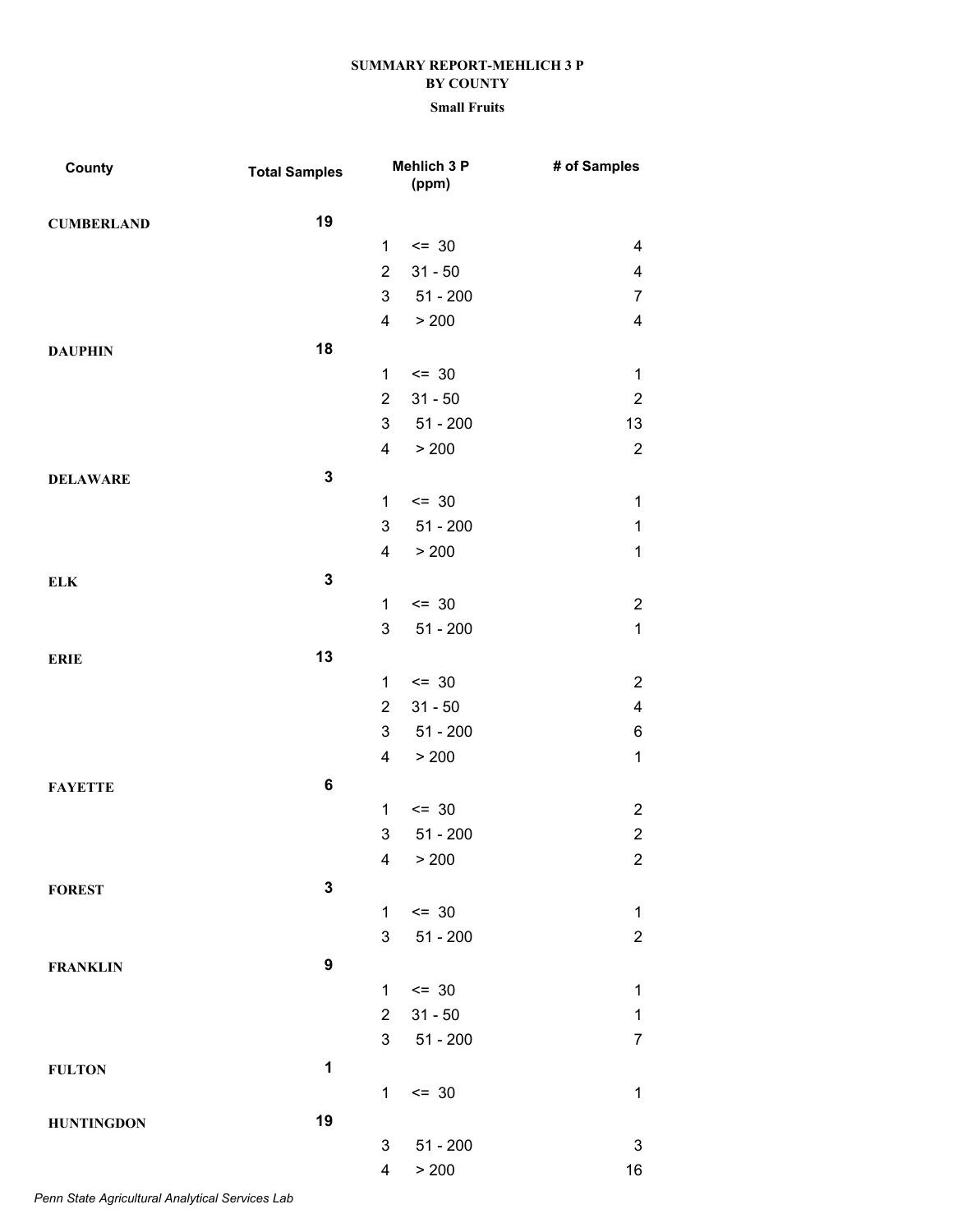| County            | <b>Total Samples</b> |                         | Mehlich 3 P<br>(ppm) | # of Samples            |
|-------------------|----------------------|-------------------------|----------------------|-------------------------|
| <b>INDIANA</b>    | 16                   |                         |                      |                         |
|                   |                      | $\mathbf{1}$            | $= 30$               | $\overline{7}$          |
|                   |                      | $\overline{2}$          | $31 - 50$            | 3                       |
|                   |                      | 3                       | $51 - 200$           | $\mathbf 5$             |
|                   |                      | $\overline{\mathbf{4}}$ | > 200                | $\mathbf 1$             |
| <b>JEFFERSON</b>  | 6                    |                         |                      |                         |
|                   |                      | 1                       | $= 30$               | 4                       |
|                   |                      | $\overline{2}$          | $31 - 50$            | $\mathbf{1}$            |
|                   |                      | 4                       | > 200                | $\mathbf 1$             |
| <b>JUNIATA</b>    | $\mathbf 1$          |                         |                      |                         |
|                   |                      | 4                       | > 200                | $\mathbf{1}$            |
| <b>LACKAWANNA</b> | 15                   |                         |                      |                         |
|                   |                      | 1                       | $\leq$ 30            | $\mathbf{1}$            |
|                   |                      | $\overline{2}$          | $31 - 50$            | 4                       |
|                   |                      | 3                       | $51 - 200$           | 4                       |
|                   |                      | 4                       | > 200                | $\,6$                   |
| <b>LANCASTER</b>  | 11                   |                         |                      |                         |
|                   |                      | 3                       | $51 - 200$           | $\overline{7}$          |
|                   |                      | 4                       | > 200                | $\overline{\mathbf{4}}$ |
| <b>LAWRENCE</b>   | 17                   |                         |                      |                         |
|                   |                      | 1                       | $\leq$ 30            | 11                      |
|                   |                      | $\overline{2}$          | $31 - 50$            | $\overline{2}$          |
|                   |                      | 3                       | $51 - 200$           | $\overline{\mathbf{4}}$ |
| <b>LEHIGH</b>     | 28                   |                         |                      |                         |
|                   |                      | $\overline{2}$          | $31 - 50$            | $\mathbf{1}$            |
|                   |                      | 3                       | $51 - 200$           | 25                      |
|                   |                      | 4                       | > 200                | $\overline{2}$          |
| <b>LUZERNE</b>    | 10                   |                         |                      |                         |
|                   |                      | 1                       | $= 30$               | $\mathbf{1}$            |
|                   |                      | 3                       | $51 - 200$           | 8                       |
|                   |                      | 4                       | > 200                | $\mathbf{1}$            |
| <b>LYCOMING</b>   | 10                   |                         |                      |                         |
|                   |                      | 1                       | $= 30$               | $\mathbf 1$             |
|                   |                      | $\overline{2}$          | $31 - 50$            | $\mathbf{1}$            |
|                   |                      | 3                       | $51 - 200$           | 3                       |
|                   |                      | $\overline{\mathbf{4}}$ | > 200                | $\sqrt{5}$              |
| <b>MCKEAN</b>     | $\mathbf 2$          |                         |                      |                         |
|                   |                      | 2 <sup>7</sup>          | $31 - 50$            | $\mathbf{1}$            |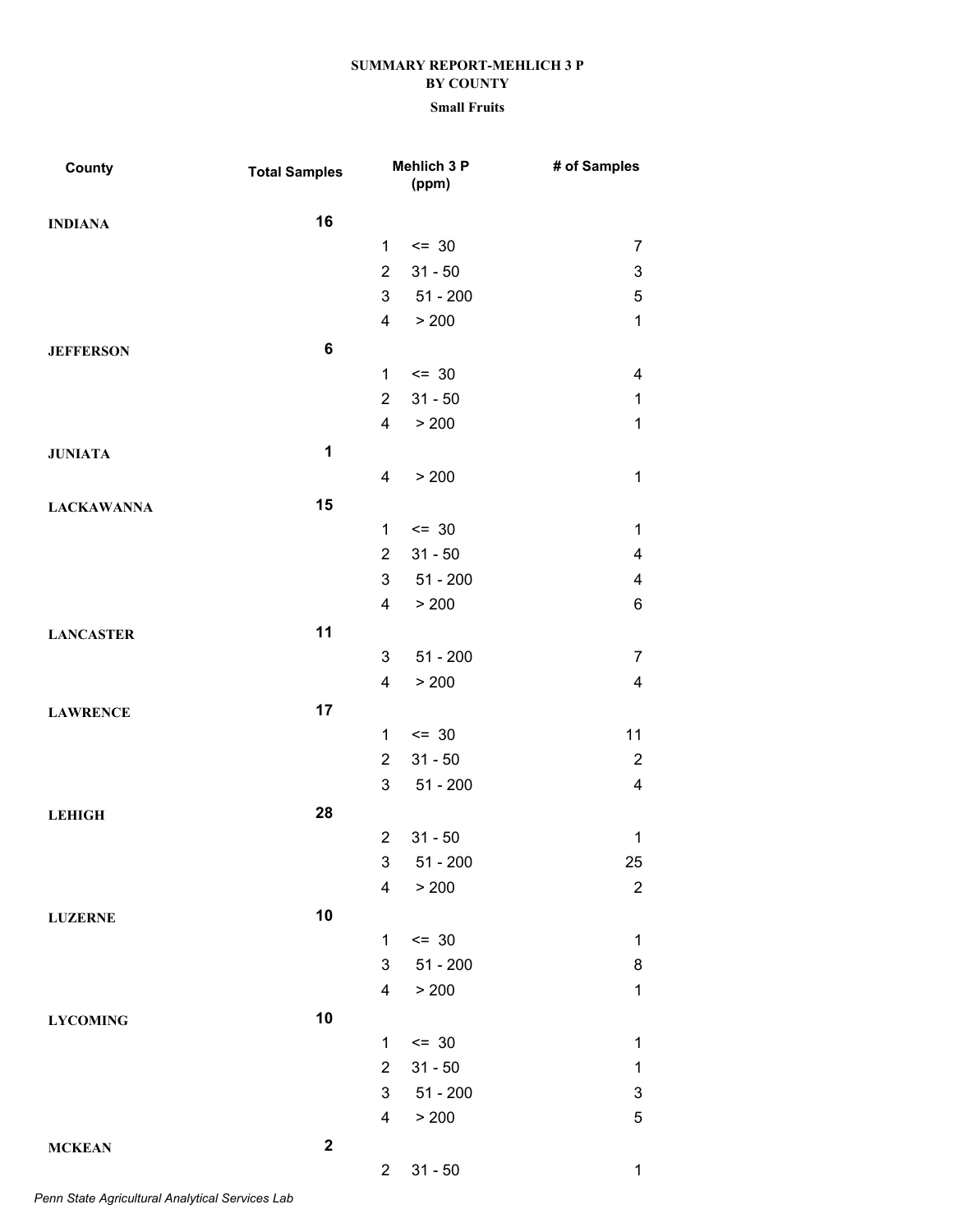### **Small Fruits**

| County                | <b>Total Samples</b>    |                | Mehlich 3 P<br>(ppm) | # of Samples              |
|-----------------------|-------------------------|----------------|----------------------|---------------------------|
|                       |                         | 3              | $51 - 200$           | $\mathbf 1$               |
| <b>MERCER</b>         | $\boldsymbol{9}$        |                |                      |                           |
|                       |                         | 1              | $\leq$ 30            | $\overline{2}$            |
|                       |                         | $\overline{2}$ | $31 - 50$            | $\mathbf 1$               |
|                       |                         | 3              | $51 - 200$           | 6                         |
| <b>MIFFLIN</b>        | $\overline{\mathbf{4}}$ |                |                      |                           |
|                       |                         | 1              | $\leq$ 30            | $\overline{2}$            |
|                       |                         | 3              | $51 - 200$           | $\overline{2}$            |
| <b>MONROE</b>         | $\overline{\mathbf{4}}$ |                |                      |                           |
|                       |                         | $\mathbf{1}$   | $\leq$ 30            | 1                         |
|                       |                         | 3              | $51 - 200$           | $\mathfrak{S}$            |
| <b>MONTGOMERY</b>     | 15                      |                |                      |                           |
|                       |                         | $\mathbf{1}$   | $= 30$               | $\ensuremath{\mathsf{3}}$ |
|                       |                         | $\overline{2}$ | $31 - 50$            | $\mathbf 1$               |
|                       |                         | 3              | $51 - 200$           | 6                         |
|                       |                         | $\overline{4}$ | > 200                | 5                         |
| <b>MONTOUR</b>        | $\mathbf 3$             |                |                      |                           |
|                       |                         | 3              | $51 - 200$           | $\overline{\mathbf{c}}$   |
|                       |                         | 4              | > 200                | $\mathbf 1$               |
| <b>NORTHAMPTON</b>    | $\overline{7}$          |                |                      |                           |
|                       |                         | $\mathbf{1}$   | $= 30$               | $\mathbf 1$               |
|                       |                         | 3              | $51 - 200$           | 5                         |
|                       |                         | 4              | > 200                | $\mathbf 1$               |
| <b>NORTHUMBERLAND</b> | 4                       |                |                      |                           |
|                       |                         | $\mathbf{1}$   | $= 30$               | $\overline{2}$            |
|                       |                         | 4              | > 200                | $\overline{2}$            |
| <b>PERRY</b>          | $\mathbf 3$             |                |                      |                           |
|                       |                         | $\overline{2}$ | $31 - 50$            | 1                         |
|                       |                         | 3              | $51 - 200$           | $\overline{2}$            |
| <b>POTTER</b>         | $\mathbf 3$             |                |                      |                           |
|                       |                         | $\mathbf{1}$   | $= 30$               | $\overline{\mathbf{c}}$   |
|                       |                         | 4              | > 200                | $\mathbf{1}$              |
| <b>SCHUYLKILL</b>     | 5                       |                |                      |                           |
|                       |                         | $\overline{2}$ | $31 - 50$            | $\overline{c}$            |
|                       |                         | 3              | $51 - 200$           | $\overline{\mathbf{c}}$   |
|                       |                         | 4              | > 200                | $\mathbf{1}$              |
| <b>SNYDER</b>         | 6                       |                |                      |                           |
|                       |                         | $\mathbf{1}$   | $= 30$               | $\mathbf 1$               |

*Penn State Agricultural Analytical Services Lab*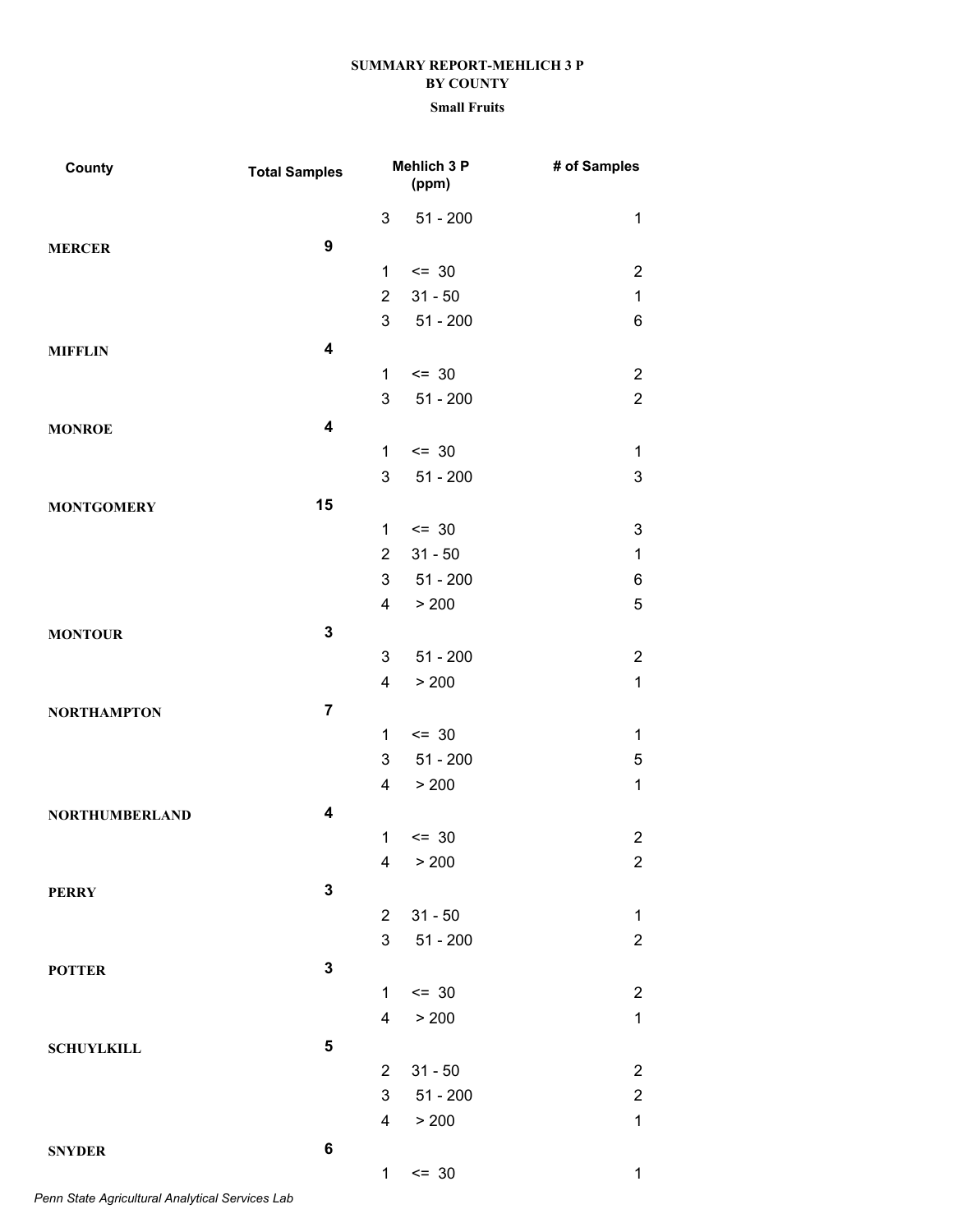| County              | <b>Total Samples</b> |                         | Mehlich 3 P<br>(ppm) | # of Samples            |
|---------------------|----------------------|-------------------------|----------------------|-------------------------|
|                     |                      | $\overline{2}$          | $31 - 50$            | $\mathbf{1}$            |
|                     |                      | 3                       | $51 - 200$           | $\overline{\mathbf{4}}$ |
| <b>SOMERSET</b>     | $\mathbf{2}$         |                         |                      |                         |
|                     |                      | 3                       | $51 - 200$           | $\overline{2}$          |
| <b>SULLIVAN</b>     | $\mathbf 1$          |                         |                      |                         |
|                     |                      | $\mathbf{1}$            | $\leq$ 30            | $\mathbf{1}$            |
| <b>SUSQUEHANNA</b>  | 10                   |                         |                      |                         |
|                     |                      | $\overline{2}$          | $31 - 50$            | $\mathbf{2}$            |
|                     |                      | 3                       | $51 - 200$           | 3                       |
|                     |                      | $\overline{4}$          | > 200                | $\overline{5}$          |
| <b>TIOGA</b>        | $\boldsymbol{9}$     |                         |                      |                         |
|                     |                      | 1                       | $= 30$               | $\overline{2}$          |
|                     |                      | $\overline{2}$          | $31 - 50$            | $\mathbf{1}$            |
|                     |                      | 3                       | $51 - 200$           | 5                       |
|                     |                      | $\overline{\mathbf{4}}$ | > 200                | $\mathbf{1}$            |
| <b>UNION</b>        | 4                    |                         |                      |                         |
|                     |                      | 3                       | $51 - 200$           | 3                       |
|                     |                      | $\overline{4}$          | > 200                | $\mathbf 1$             |
| <b>VENANGO</b>      | $\mathbf{2}$         |                         |                      |                         |
|                     |                      | 1                       | $\leq$ 30            | $\mathbf{1}$            |
|                     |                      | $\mathsf 3$             | $51 - 200$           | $\mathbf 1$             |
| <b>WARREN</b>       | $\mathbf 2$          |                         |                      |                         |
|                     |                      | $\mathbf{1}$            | $= 30$               | $\overline{2}$          |
| <b>WASHINGTON</b>   | 18                   |                         |                      |                         |
|                     |                      | $\mathbf{1}$            | $= 30$               | 4                       |
|                     |                      | $\overline{2}$          | $31 - 50$            | $\mathbf 1$             |
|                     |                      | 3                       | $51 - 200$           | $\,6$                   |
|                     |                      | 4                       | > 200                | $\overline{7}$          |
| <b>WAYNE</b>        | 6                    |                         |                      |                         |
|                     |                      | 1                       | $\leq$ 30            | 3                       |
|                     |                      | $\overline{2}$          | $31 - 50$            | $\mathbf{1}$            |
|                     |                      | 3                       | $51 - 200$           | $\overline{c}$          |
| <b>WESTMORELAND</b> | 22                   |                         |                      |                         |
|                     |                      | $\mathbf{1}$            | $\leq$ 30            | $\overline{7}$          |
|                     |                      | $\overline{2}$          | $31 - 50$            | $\boldsymbol{2}$        |
|                     |                      | 3                       | $51 - 200$           | 12                      |
|                     |                      | $\overline{\mathbf{4}}$ | > 200                | $\mathbf{1}$            |